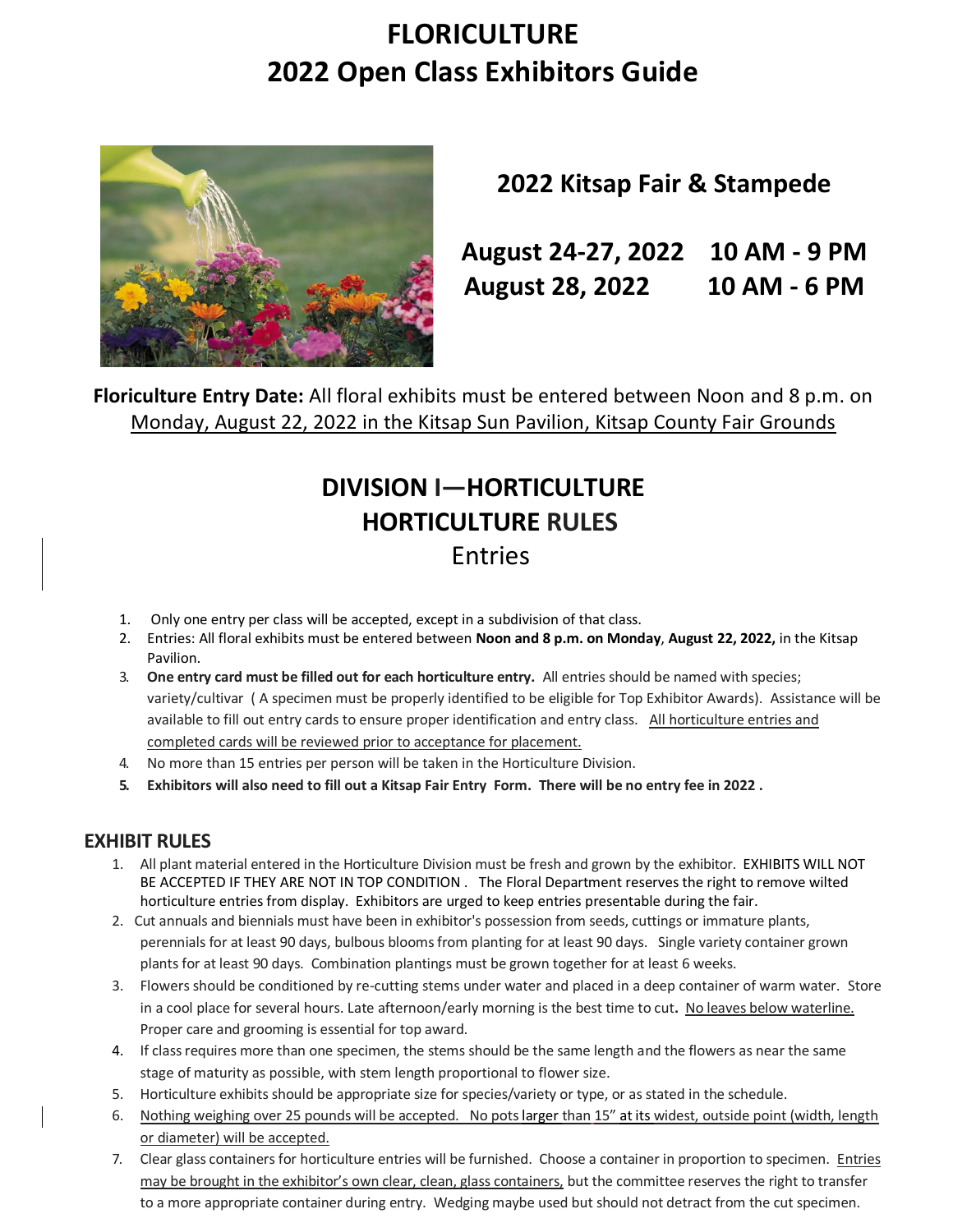- 8. Exhibits will be placed by the committee. Horticulture entries will be staged on multi-level risers.
- 9. Judging will be on Tuesday, August-23, 2022
- 10. Exhibits in Sections A & B and Sections E-L will be judged by experienced horticulturists from local nurseries.
- 11. Exhibits in Sections A &B and Sections E-K (except I) will be judged using following scale of points: Conformance to exhibit schedule 5 points ; Plant Identification 5 points; Form 20 points; Color 20 points; Maturity/Size for type and variety 20 points; Condition/Blemishes 20 points: Grooming/Staging 10 points Total 100 points
- 12 Place award point scores are :

 $\sim$  1  $1<sup>st</sup>$  Place ----------90 points or above 3rd Place ---------80 points or above

2<sup>nd</sup> Place----------------85 points or above rd Place ---------80 points or above HM---------------------75 points or above

- 11. Exhibits on Section C will be judged by Dahlia Society judges using American Dahlia Society criteria. Exhibits in Section D will be judged by Rose Society judges using American Rose Society criteria
- 12. Entries in All classes will be subdivided according to variety/color/cultivar or type down to individual exhibit level for place awards. Exception-Identical cultivars will be grouped and ranked against each other for place awards.
- 13. **Entries/Award Ribbons may be picked up on Monday August 29 from 10:00am to 4:00pm**

#### **AWARDS**

- **1. Top Exhibitor Awards:** Special Ribbon Winners must be named varieties.
	- a. **Award of Horticultural Excellence:** Division Award offered to a named exhibit scoring 95 or above and judged to be the finest in the entire Horticulture Division. All sections are eligible except section K. This award is represented by a rosette of green, orange and blue ribbons.
	- b. **Award of Merit:** Section Award offered to a named exhibit scoring 95 or above considered to be the best exhibit in a section. **One award per section in Sections A-K** .
	- c. **Superintendent's Award** may be offered to exhibit scoring 95 or above in **Section L,** Container Grown Miniature Garden .
	- d. **Sweepstakes:** Given to exhibitor with the most blue ribbons (if tied, red ribbons will be counted). Blue ribbons must be awarded in more than one section . This award will be represented by a rosette of green and white ribbons.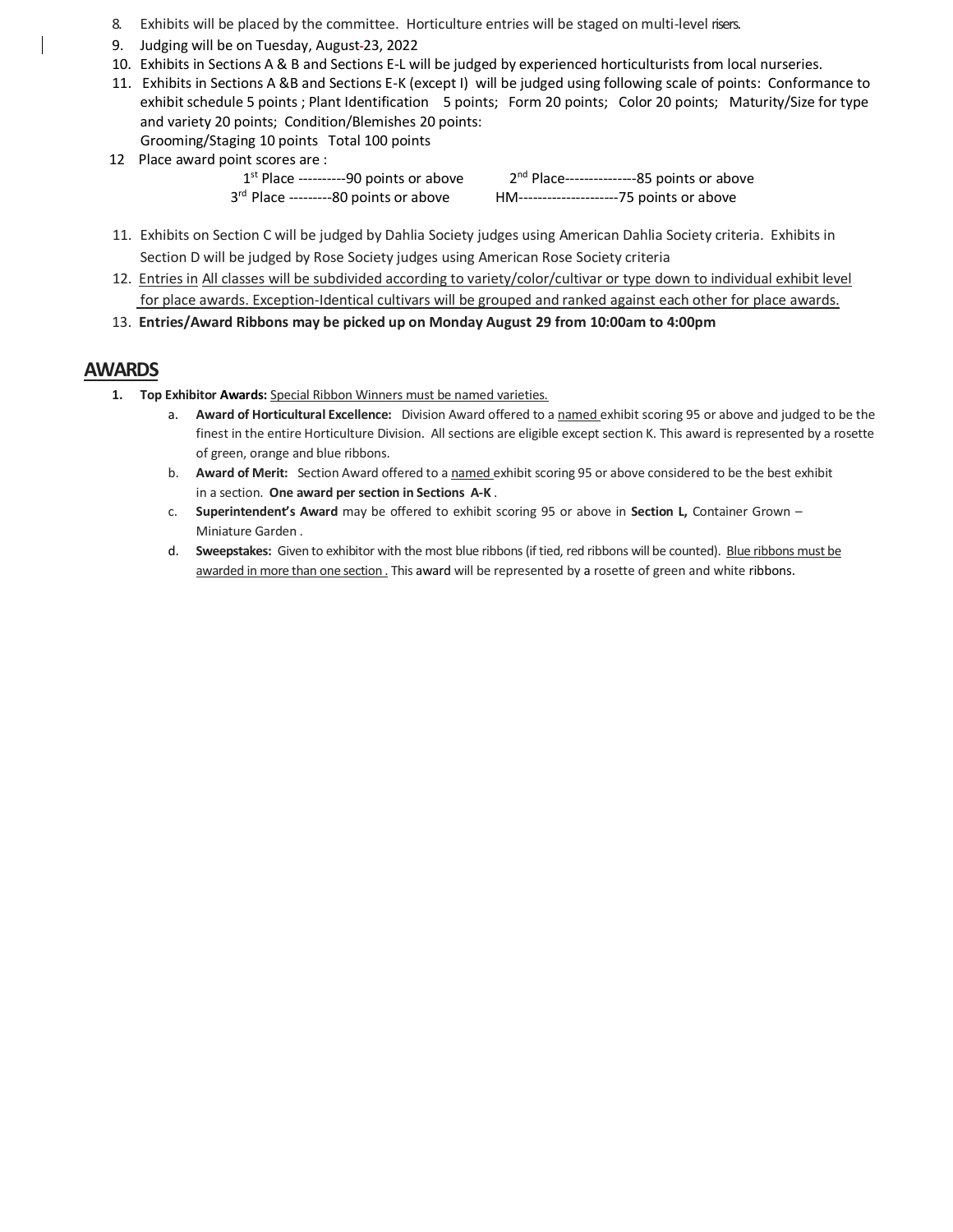# **DIVISION I HORTICUTURE**

### **SECTION A: ANNUALS**

#### **Eligible for Award of Merit**

- Class 1. *Cosmos,* 3 sprays, any color or combination
- Class 2. Begonia (*Begoniaceae*), Single Bloom
- Class 3. Geraniums (*Pelargonium*) Single Bloom
- Class 4. Marigolds *(Tagetes)*
- Class 5. Pansies *(Viola)*
	- a. 3 blooms, one color
	- b. 3 blooms, any color
- Class 6. *Petunia,* 1 spray
	- a. Single
	- b. Large ruffled
	- c. Double
	- d. Any other worthy specimen
- Class 7. Salvia
- Class 8. Snapdragons *(Antirrhinummajus) -*1 spike -.
- Class 9. Sunflower *(Helianthus)* 1 bloom, not over 10" across
- Class 10. Sweet peas *(Lathyrus odoratus),* 3 stems, any color
	- a. Climbers
	- b. Bush type
	- c. Dwarf
	- d. Trailing
- Class 11. *Zinnia,* any color
	- a. Giant, 1 bloom, any color, 4 inches or more in diameter
	- b. Large, 1 bloom, any color
	- c. Multi-color, 3 blooms, any color
	- d. Dwarf, 3 blooms, any color
- Class 12. Any other worthy Annual not listed above.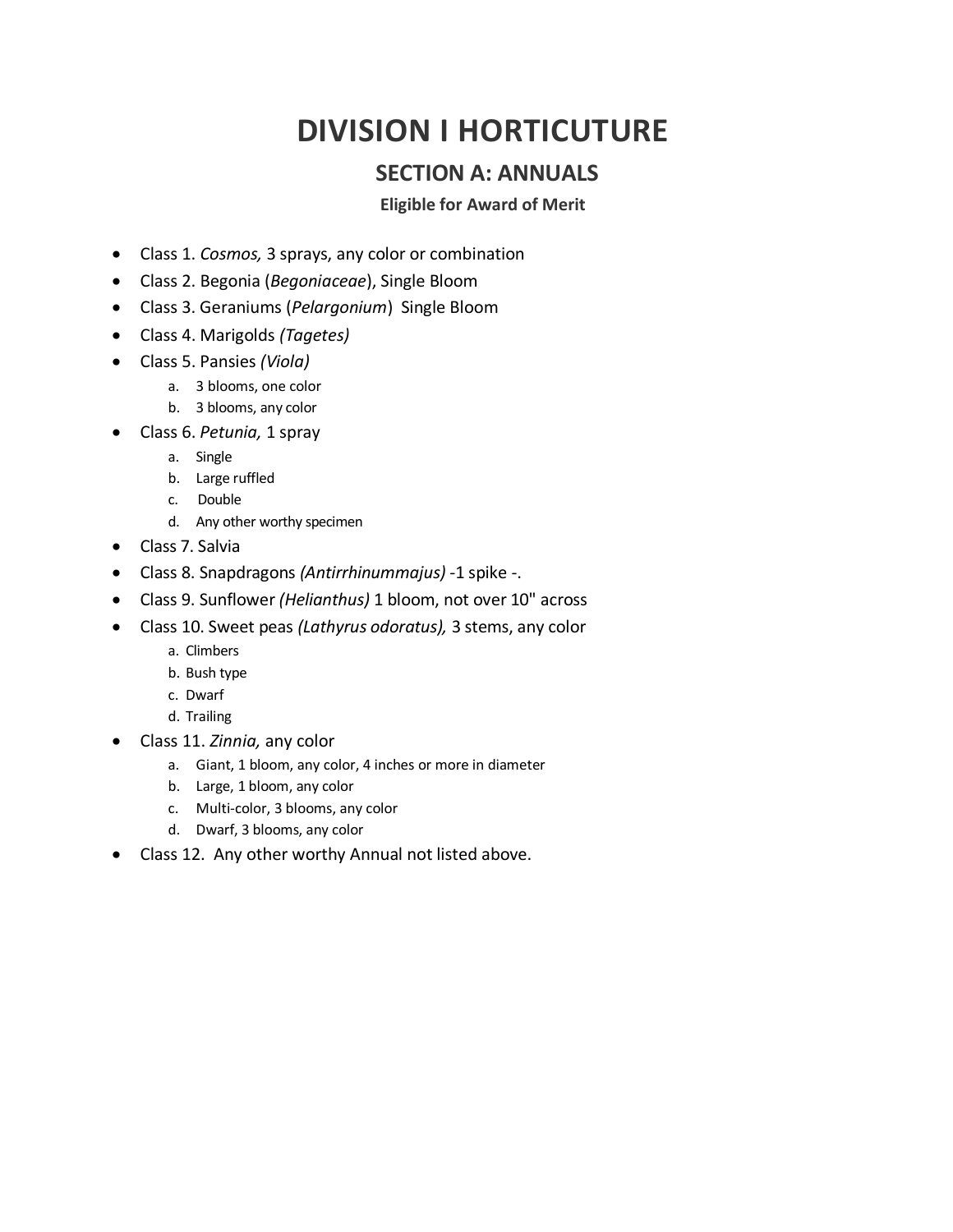# **SECTION B: PERENNIALS**

## **Section B1: Flowering Perennials- Fleshy Root (bulbs, corms, rhizomes, tubers other than Dahlias) Eligible for Award of Merit**

- Class 13. Anemone(Japanese) (1 spray)
- Class 14. Astilbe (1 stem)
- Class15. *Crocosmia,* 1 spike
	- a. Masoniorum
	- b. Lucifer
	- c. Any other worthy specimen
	- Class 16. Gladiolus (1 spike)
		- a. Small bloom (bloom <3 ½")
		- b. Medium bloom (bloom  $3\frac{1}{2} 4\frac{1}{2}$ )
		- c. Large bloom (bloom  $>$  4  $\frac{1}{2}$ ")
- Class 17. *Lilium,* one stem (anthers must be present)
	- a. Asiatic Hybrids sb. single bloom mb. multiple blooms
	- b. Oriental Hybrids sb. single bloom mb. multiple blooms
	- c. Any other worthy specimen (Hybridized pollen less accepted)
- Class 18. Calla Lilly ( *Zantedeschia)*
- Class 19. Oriental Poppy (*Papaver orientale*) one stem

### **Section B2: Flowering Perennials - Herbaceous Eligible for Award of Merit**

- Class 20 Black-eyed Susan (*Rudibeckia harta)*
	- a. single b. spray
- Class 21. Daisy
	- a. Shasta (Leucanthemum x superbum) 3 blooms b. Any other worthy daisy 3 blooms or spray
- Class 22. *Delphinium*, 1 spike length over 12"
- Class 23. *Echinacia* (coneflower)(3 flowers)
- Class 24*. Gallardia*
- Class 25. Grasses (according to species) (3 stems) must have seed head
	- a. Bamboo (1 stem 18"-36")
		- b Eulalia Grass (Miscanthis sinensis) 5 stems length appropriate to variety)
		- c. Sedge (Carex) 5 stems length appropriate to variety
		- d. Any other grass-like perennial
- Class 26. Joe Pye Weed (*Eupatorium purpureum*) 1 Stem
- Class 27. Liatris (1 stem)
- Class 28. Vines (flowering) (1 stem 18-30")
	- a. Clematis, any color.
	- b. Honeysuckle
	- c. Any other worthy vine
- Class 29. Any other worthy flowering Perennials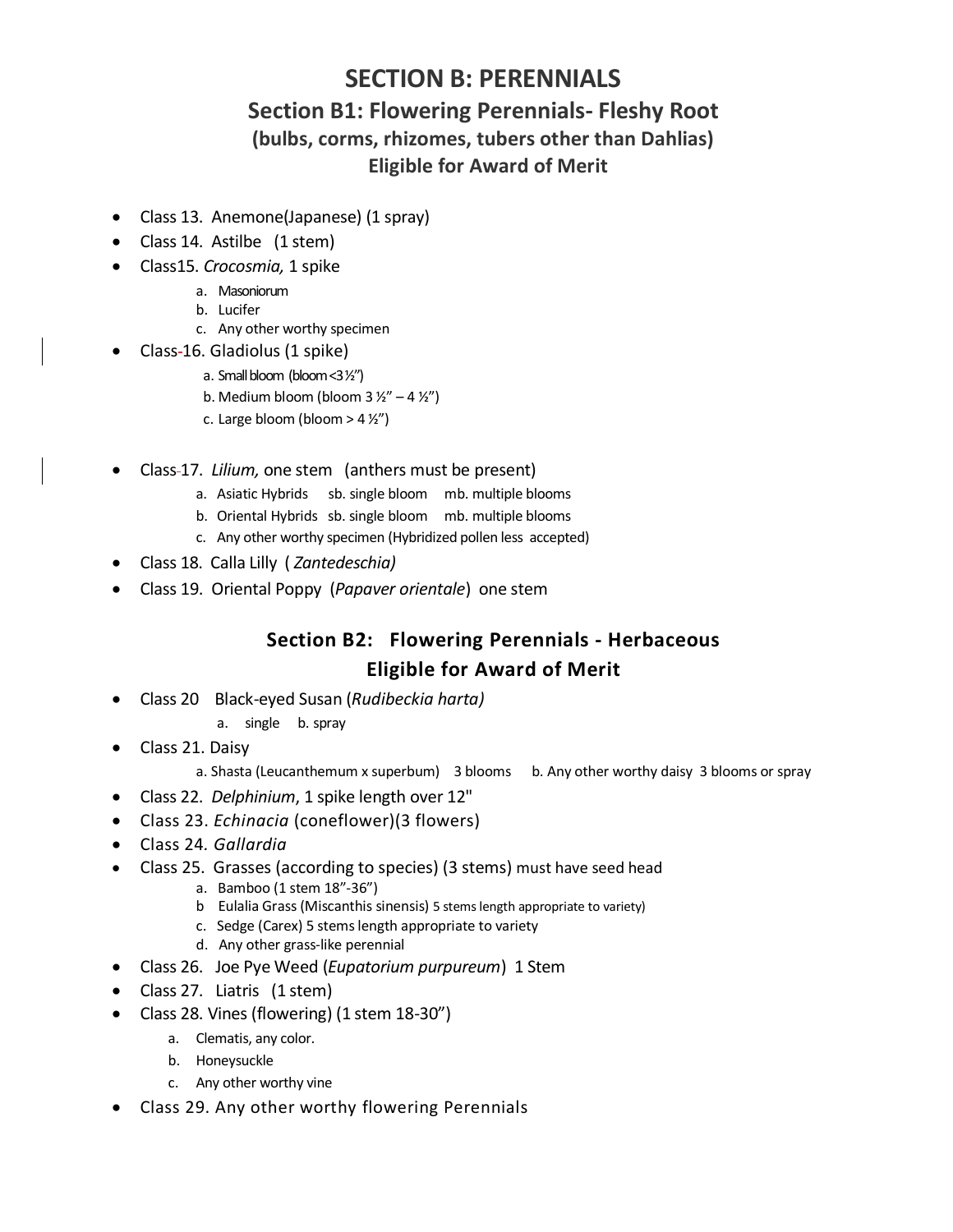## **SECTION C: DAHLIAS**

#### **Eligible for Award of Merit**

#### **Each Single Bloom entry must have at least one SET of Leaves to be considered for a blue ribbon**

Dahlias need not be grown disbudded but must be shown disbudded.

- **Class 30**. Giant, 10" and over, AA
	- a. Formal decorative
	- b. Informal decorative
	- c. Semi-cactus
	- d. Cactus
	- e. Incurve
	- f. Laciniated
- **Class 31.** Large, 8-10", A
	- a. Formal decorative
	- b. Informal decorative
	- c. Semi-cactus
	- d. Cactus
	- e. Incurve
	- f. Laciniated
- **Class 32**. Medium, 6-8", B
	- a. Formal decorative
	- b. Informal decorative
	- c. Semi-cactus
	- d. Cactus
	- e. Incurve
	- f. Laciniated
- **Class 33**. Small, 4-6" BB
	- a. Formal decorative
	- b. Informal decorative
	- c. Semi-cactus
	- d. Cactus
	- e. Incurve
	- f. Laciniate
- Class 34. Miniature, 4" and under
- Class 35. Ball
- Class 36. Miniature Ball
- Class 37. Pom Pon
- Class 38. Water Lily
- Class 39. Stellar
- Class 40. Other Types
	- a. Peony **e. Mignon** 
		-
	- b. Anenome f. Orchid
		-
	- c. Collerette g. Novelty
	-
	- d. Single h. Any other not listed above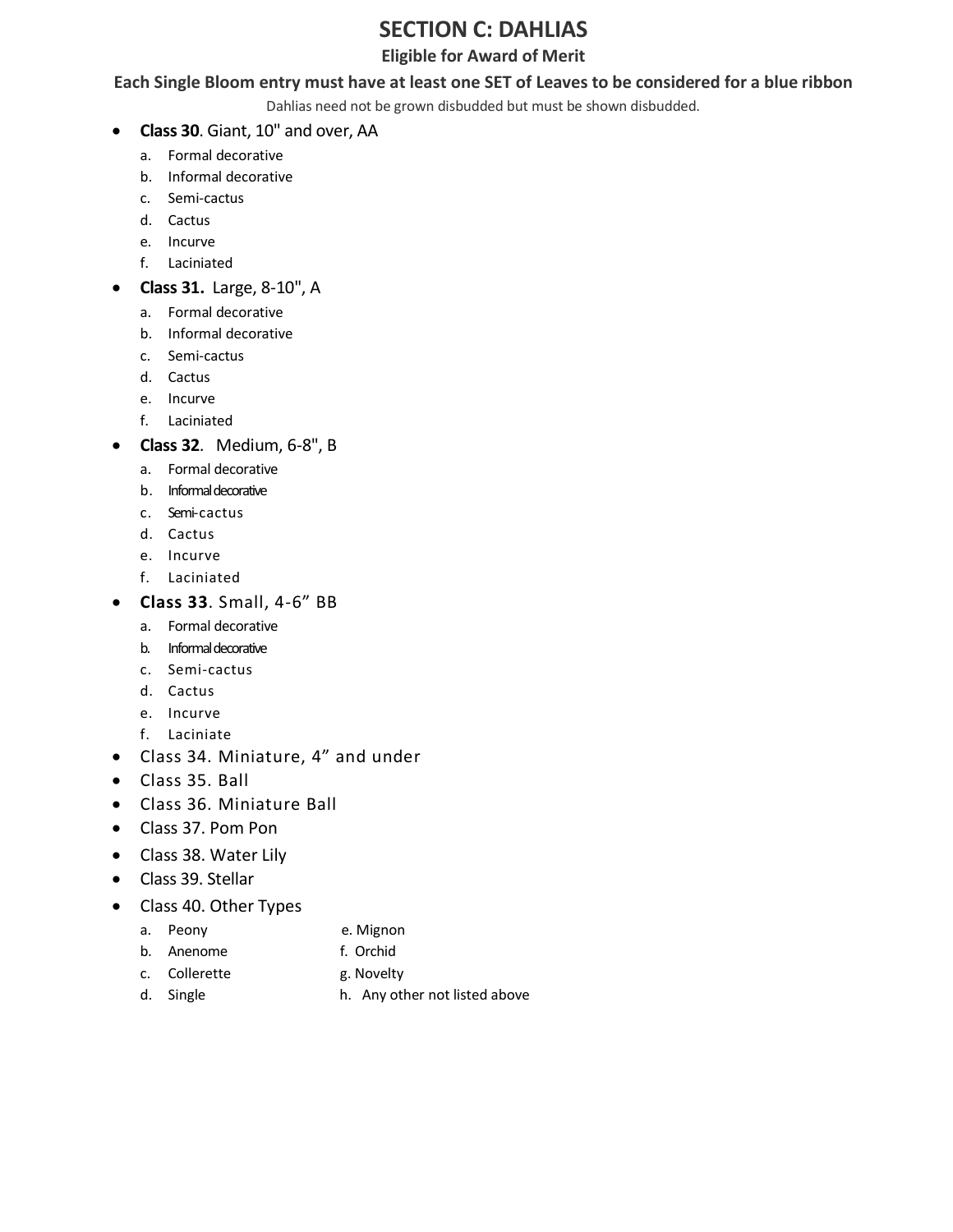## **SECTION D: ROSA**

#### **Eligible for Award of Merit**

**Must be at least 1/2 to 3/4 open with a minimum of two leaf sets each with three to five leaflets is required** . Stem should be long enough to give proper balance.

• Class 50. Hybrid Tea

|           | a. 1 bloom 1/2--3/4 open, must be grown disbudded                                 | b. Spray (3 or more blooms on a stem at open stage) |  |
|-----------|-----------------------------------------------------------------------------------|-----------------------------------------------------|--|
| $\bullet$ | Class-51. Hybrid Tea climber                                                      |                                                     |  |
|           | a. 1 bloom 1/2--3/4 open, must be grown disbudded                                 | b. Spray (3 or more blooms on a stem at open stage) |  |
| $\bullet$ | Class-52. Grandiflora                                                             |                                                     |  |
|           | a. 1 bloom 1/2--3/4 open, must be grown disbudded                                 | b. Spray (3 or more blooms on a stem at open stage) |  |
| $\bullet$ | Class 53. Floribunda                                                              |                                                     |  |
|           | a. 1 bloom 1/2--3/4 open, must be grown disbudded                                 | b. Spray (3 or more blooms on a stem at open stage) |  |
| $\bullet$ | Class 54. English<br>1 spray(3 or more blooms on a stem at open stage, plus buds) |                                                     |  |
| $\bullet$ | Class 55, Old Garden Roses                                                        |                                                     |  |
|           | a. 1 bloom 1/2--3/4 open, must be grown disbudded                                 | b. Spray (3 or more blooms on a stem at open stage) |  |
| $\bullet$ | Class 56. Miniature                                                               |                                                     |  |
|           | a. 1 bloom 1/2--3/4 open, must be grown disbudded                                 | b. Spray (3 or more blooms on a stem at open stage) |  |

• Class 57. Any other worthy specimen.

## **SECTION E: SHRUBS AND TREES**

(non-flowering) Specimens must not exceed 30" in length

#### **Eligible for Award of Merit**

- Class 60. *Aucuba Japonica*
	- a. Variegated-leaf (spotted) b. Colored margins c. Green
- Class 61. *Cryptomeria*
- Class 62. Oregon Grape *(Mahonia)*
	- a. Aquifolium b. Nervosa
- Class 63. Maple *(Acer)*
	- a. Macrophylhum ( big leaf) b. Palmatum (Japanese). c. Any other variety
- Class 64. Smoke Tree *(Continus coggyna)*
	- a. Green b. Purple *(purpureus)* c. Any other variety
- Class 65. Any-other worthy shrub or tree \*\*Binominal & cultivar names required

# **SECTION F: SHRUBS AND TREES**

(flowering) Specimens must not exceed 30" in length

#### **Eligible for Award of Merit**

- Class 66. Hardy Fuchsia
- Class 67. Hydrangea (1 bloom) a. Macrophylla (mop head) b. Quercifolia (lace cap) c. Paniculata (cone head) d. Any other variety
- Class 68 . Hardy Hibiscus (Rose of Sharon)
- Class 69. Any-other worthy flowering shrub or tree Binominal & cultivar names required
- 
- -
- 
- 
-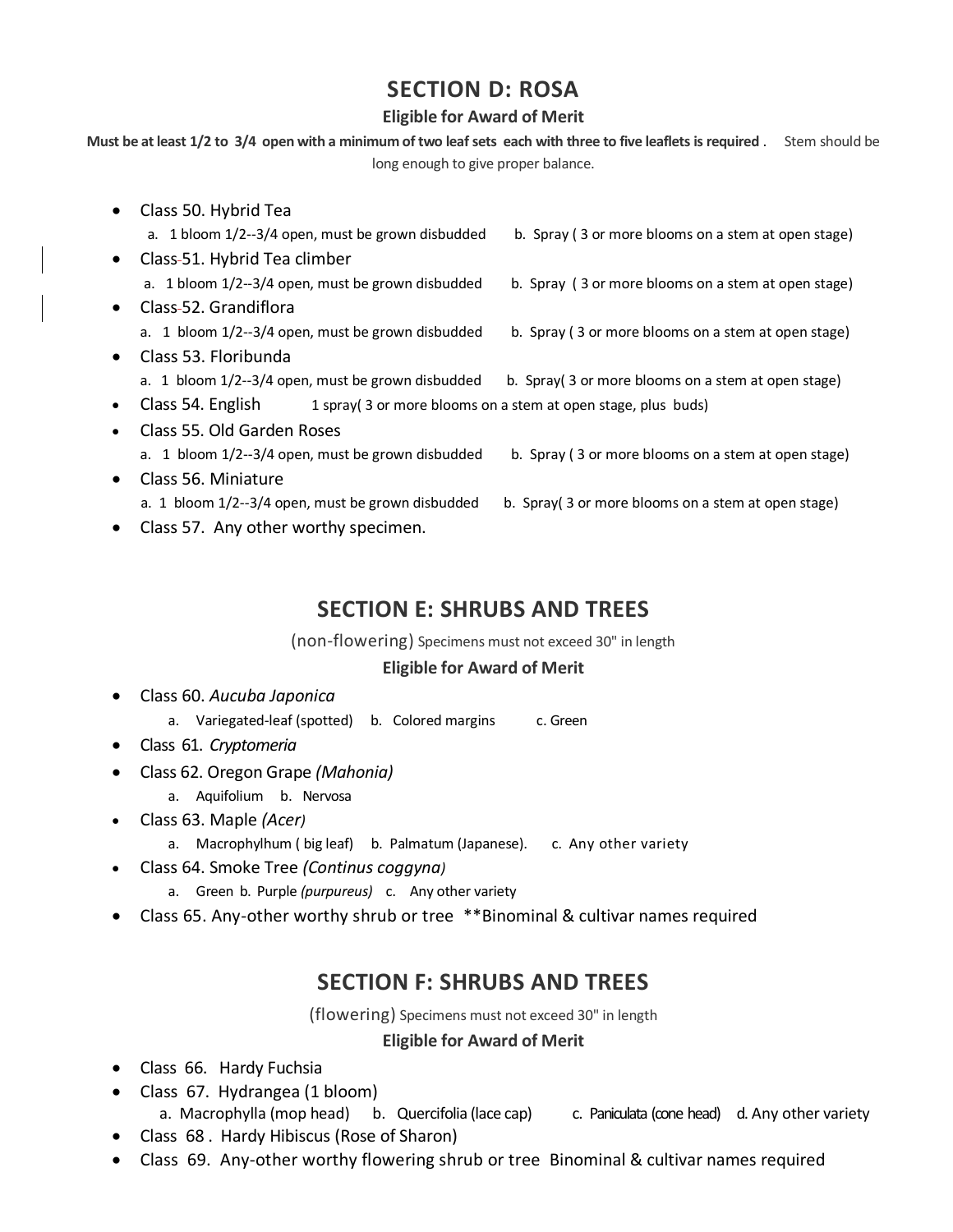## **SECTION G: HOUSE PLANTS**

#### **Eligible for Award of Merit**

Size of the pot/container (double-potted permitted) should be in proportion to size of plant, and **no larger than 12" at the widest outside point,** includes hanging plants. **Plants entered in this section must have been in exhibitor's possession at least 90 days prior to entry.**

- Class 70. African Violets *(Saintpaulia)* Must be in bloom
	- a. Single flower (single crown)
	- b. Double flower (single crown)
	- c. Trailing (may have more than one crown)
- Class 71. Flowering house plants (must be in bloom)
	- One plant variety but more than one plant of the same cultivar and color permitted in the container)
- Class 72. Orchids *(orchidacea)*  Must be in bloom
- Class73. Foliage houseplants
	- One plant variety but more than one plant of the same cultivar and color permitted in the container
- Class74. Succulents (includes cactus) One plant variety but more than one plant of the same cultivar and color permitted in the container.
- Class 75. Any other indoor planted container

# **SECTION H: Outdoor Container Grown Plants Single Variety**

#### **Eligible for Award of Merit**

Containers not to exceed 15" at the widest outside point and not weigh more than 25lbs. This section includes hanging baskets.

| Class 80. Annuals |  | Class 81. Perennials | Class 82. Succulents |
|-------------------|--|----------------------|----------------------|
|-------------------|--|----------------------|----------------------|

# **SECTION I: Outdoor Container Grown Plants**

### **Combination Plantings**

#### **Eligible for Award of Merit**

Containers not to exceed 18" at the widest outside point, Includes hanging baskets. Combination plantings must be grown together for at least 6 weeks. Three or more different plant varieties are required to qualify as combination planting. Each type of plan material should be correctly labeled. Scale of Points for Section I: Conformance to schedule 5 points; Plant Identification 5 points; Plant Material- Form 15 points , Color 15 points , Maturity/Size 10 points, Condition 10 points; Overall effect of combination including the container 30 points; Creative/Distinctive 10 points Total 100

- Class 83. Combination of Annuals
- Class 84. Combination of Perennials
- Class 85 Combination of Succulents
- Class 86. Mixed Combination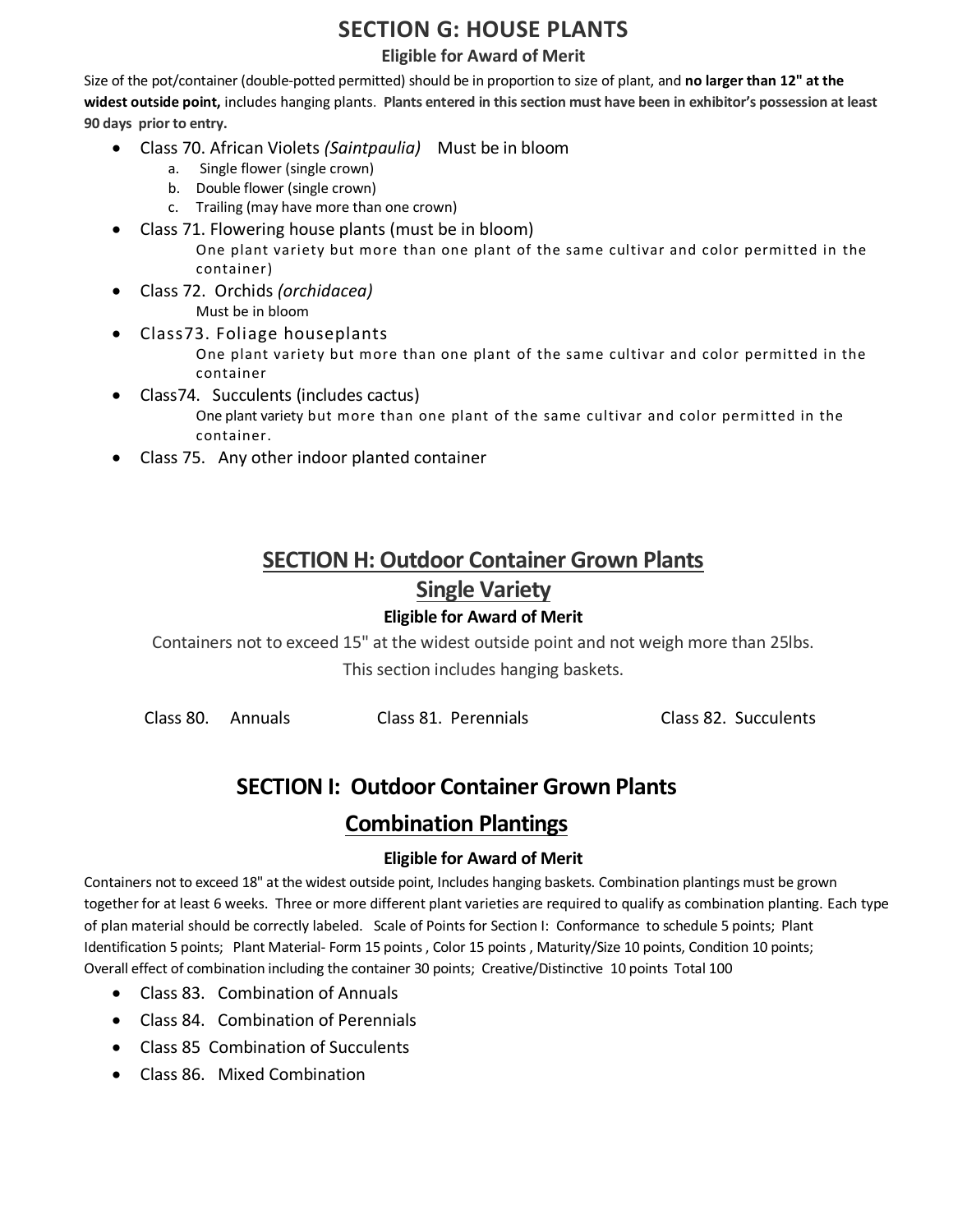# **SECTION J: Outdoor Container Grown Plants Petite Horticulture**

#### **Eligible for Award of Merit**

Naturally small growth or those designated as dwarf, or miniature varieties or cultivars by nurseries and plant societies Containers not to exceed 15" at the widest outside point

- Class 87. Conifers
- Class 88. Broadleaf Evergreens
- Class 89 Combination of only Dwarf, Miniature Shrubs and Trees

### **SECTION K: Any Other Worthy Specimens**

#### **Eligible for Award of Merit**

• Class 90. Any other worthy specimen not covered in classes above, will be subdivided by variety

## **SECTION L: Container- Grown Miniature Garden**

**Eligible for Superintendent's Award**

#### Open but advance entry requested for space considerations

Container grown miniature landscape scene comprised of plant material and accessories such as a Fairy Garden, diorama etc. Emphasis not necessarily on plant material but some live plant material must be included. Each type of plant material must be correctly labeled. Container dimensions no less than 12" no greater than 24". Judging Scale of Points: Selection of Components 30 points; Organization of Components 30 points; Overall Effect 20 points; Creative/Distinctive 15 points ; Plant Identification 5 points; Total = 100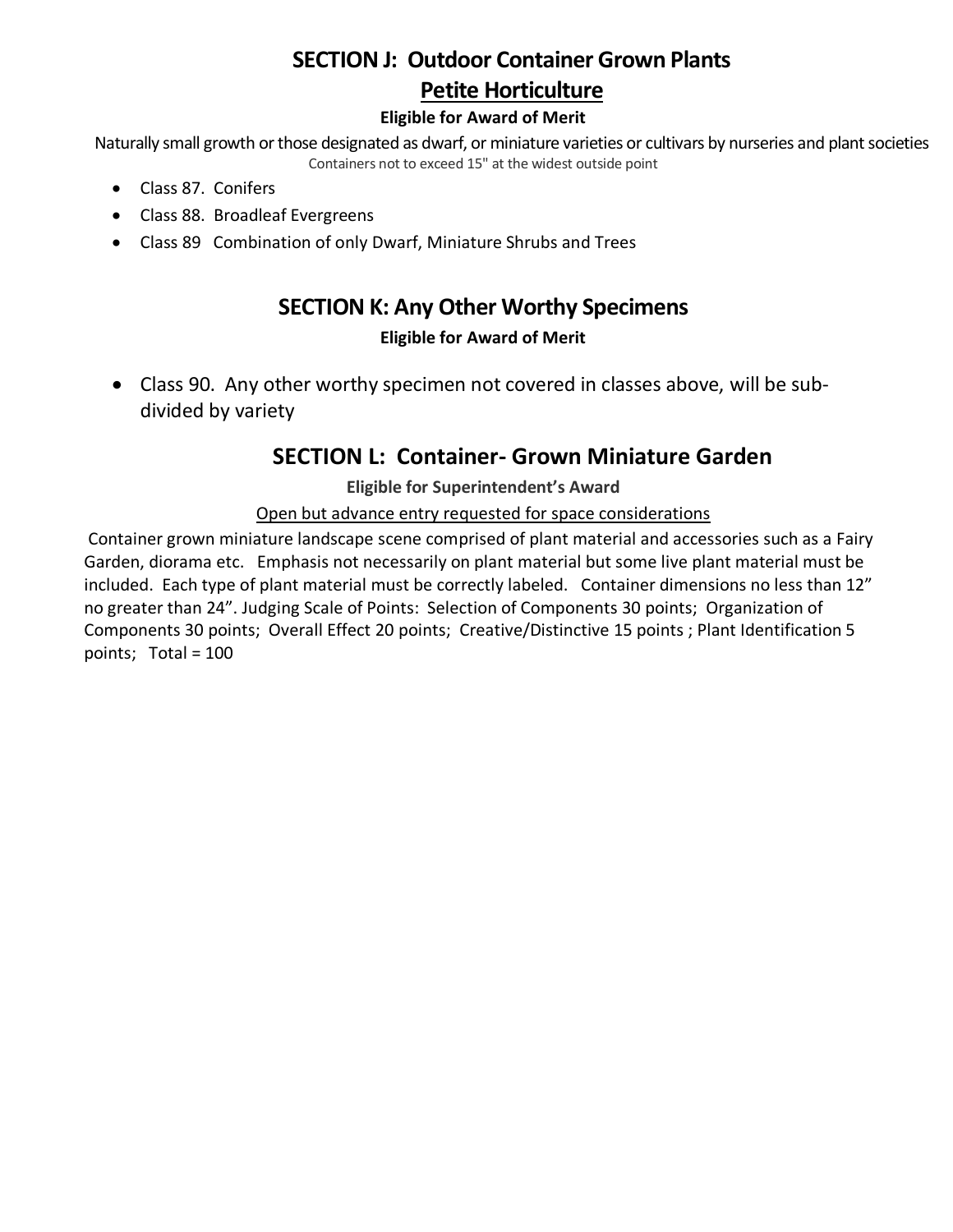# **DIVISION IY YOUTH HORTICULTURE**

- 1. All horticulture rules in Division I apply to Youth Horticulture. The Horticulture exhibit is to be **grown** by the youth exhibitor.
- 2. Age classification: Color-coded stickers identify youth age groups for Horticulture, Design and Crafts. Age groups for youth awards are as follows 4- 7 years, Green; 8-12 years, Red; 13-17 years Blue. Top scoring (90+) Horticulture Exhibit in each age group will be awarded a Top Youth Exhibitor Award.

#### **SECTION A: ANNUALS**

- Class 101. Pansies *(Viola),* 3 blooms
- Class 102. Petunia, I spray, uniform size
- Class 103. Sunflower *(Helianthus)* 1 bloom not over 10" across
- Class 104. Sweet Peas *(Lathyrus odoratus)* (not native variety),
- Class 105. Any other worthy specimen

#### **SECTION B: PERENNIALS**

- Class 106. Daisy
- a. Shasta (Leucanthemum x superbum) 3 blooms b. Any other worthy daisy, 3 blooms or spray
- Class 107. *Lilium,* one stem (anthers must be present)
- Class 108. Any other worthy perennials.

#### **SECTION C: DAHLIA**

Must be exhibited with foliage attached, **one SET of leaves and disbudded.**

• Class 109. Dahlias Any size and form

#### **SECTION D: FLOWERING SHRUBS**

- Class 110: Hardy Fuchsia
- Class 111: Hydrangea
- Class 112: Rosa
- Class 113: Any other worthy flowering shrub

#### • **SECTION E: HOUSEPLANTS**

Size of container should be in proportion to the plant and no larger than 12 " at widest point (double potted permitted). Entries in this class need to be in the possession of the exhibitor at least 60 days.

- Class 114. Single variety house plant
	- a. Foliage b. Flowering (must be in bloom) c. Succulent

**SECTION F:** Class 115. Any other worthy specimen

#### **SECTION G: Container- Grown Miniature Garden**

Container grown miniature landscape scene comprised of plant material and accessories such as a Fairy Garden, diorama etc. Emphasis not necessarily on plant material but some live plant material must be included. Each type of plant material must be correctly labeled. Container dimensions no less than 12" no greater than 24".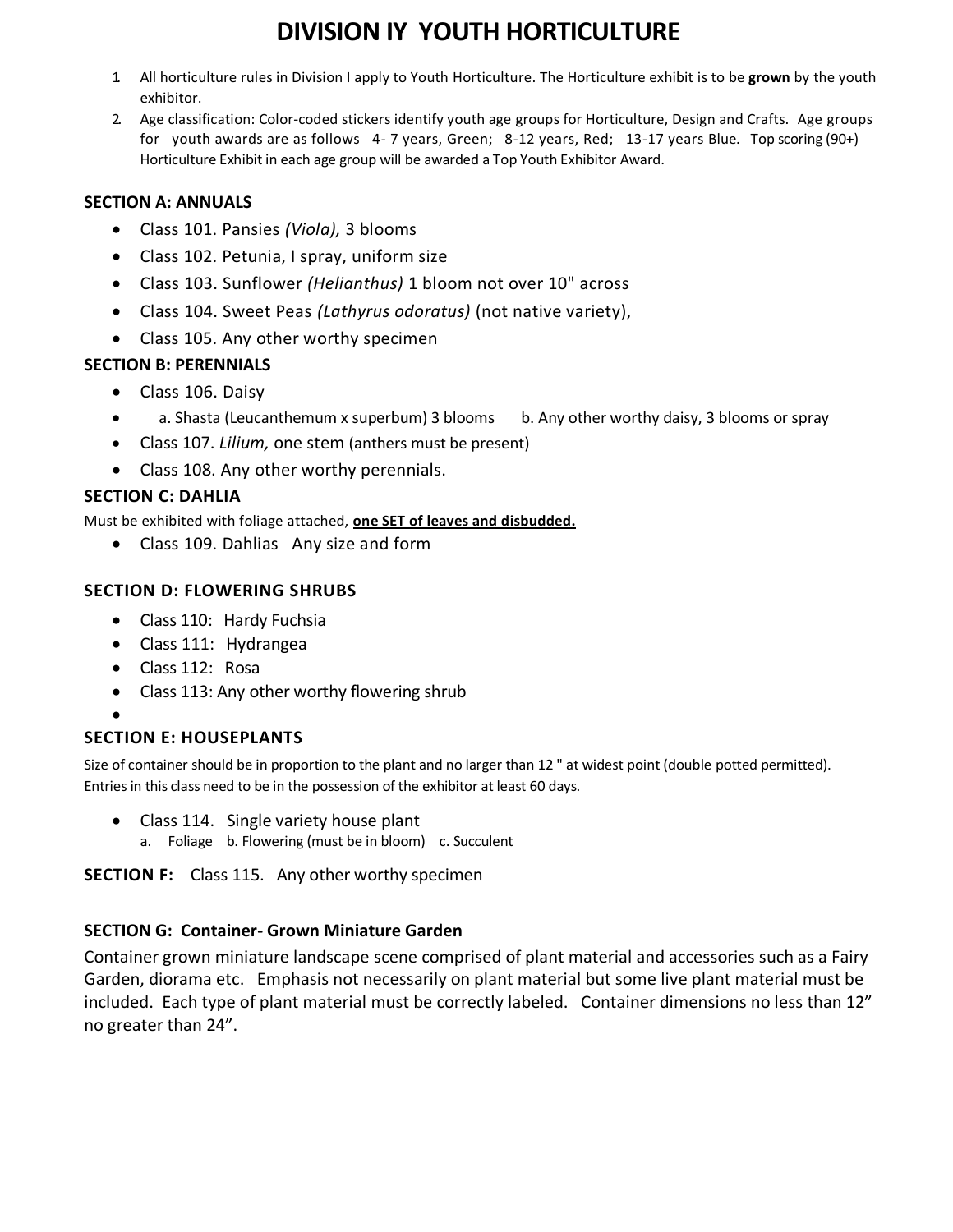# **Division II Artistic Design**

## **Entries**

1. All Design classes are open to the public. Advanced entry by Aug 20<sup>th</sup> is required for Sections A- E except for Section A -Class 1 Novice –Open Class . Contact Design Show Chairman **Carol Slade at (360) 697-1059 or emai[l casurge@yahoo.com](mailto:casurge@yahoo.com)** for entry sign up.

2. Exhibits must be entered on Monday August 23 between noon and 8 pm. Designers will place entry in specified class area, place entry card provided by the committee and have entry classified. Do not leave floor before being classified by design entries chairman.

 3. All of the classes have a level designation of either Novice, General or Advanced. Entry to a class designated as Novice is limited to those who have won no more than 3 Blue Ribbons in a design show. An exhibitor may enter as many classes in the Design Division as desired ( with the exception of Novice limitation), but only one exhibit per class. There is no restriction on entry to classes designated as General or Advanced.

4. Exhibitors will need to fill out a Kitsap Fair Entry Form for Design entries. **There will be no entry fee in 2022**

# **Exhibit Policies**

 5. A design entered must be the work of only one exhibitor and that exhibitor's name must appear on the entry card.

6. The plant material used in designs need not have been grown by exhibitor.

- 7. A single flower or a container-grown plant is not a "design". Design definition: A design may consist
- of a single unit or units of plant material , with or without other components , artistically combined
- 8. Fresh plant material may not be dyed or treated in any way. Dried plant material , weathered wood, rocks, may be painted or have other surface treatments.
- 9. No artificial flowers, foliage, fruits or vegetables are permitted in Design Division exhibits. Artificial is defined as "imitation" or a "copy", hand crafted or manufactured, to represent and/or appear as real plant material.
- 10**.** Entries **MAY NOT BE REMOVED from this department until Monday, August 29 starting at 10:00am until 4:00pm** Entries will be left in place until 12 noon on Monday for the convenience of the exhibitor.

# **Judging and Awards**

11. Exhibits will be judged on the Tuesday following entry by persons with experience as floral design judges or other floral design experience using the scale of points listed below

a. Scale of Points:

 Conformance 10 (to type=5, to schl. req.=5) Design Principles 36 Selection of Components 10 Organization of Components 10 Expression of titles 20 Distinction/ Creativity 14 **TOTAL 100** 

b. Place award point scores are:

1<sup>st</sup> Place -----90 points or above 2<sup>nd</sup> Place-----85 points or above 3<sup>rd</sup> Place --------80 points or above HM-------75 points or above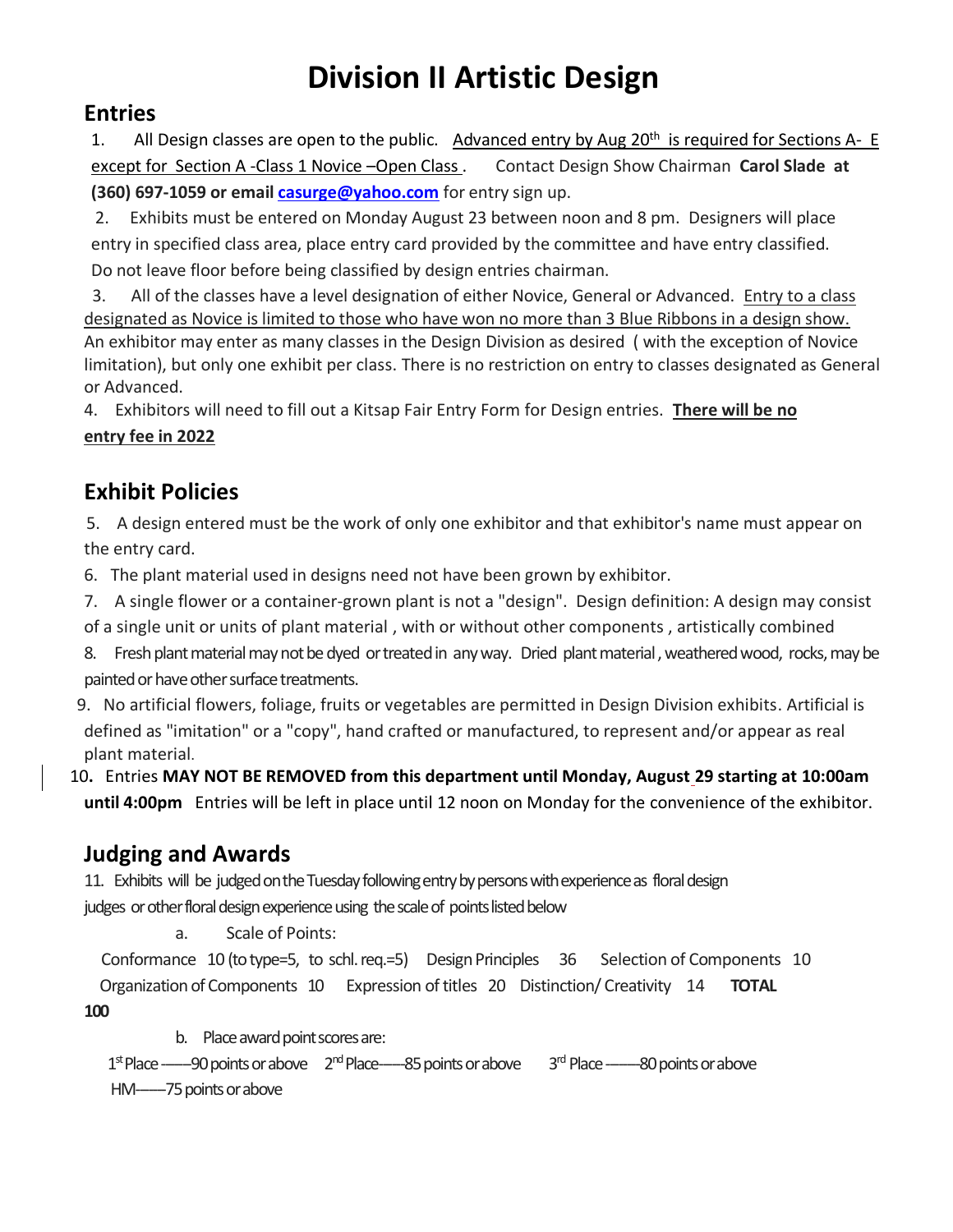12. Top Level Awards: The highest scoring exhibit in the Classes designated as Novice Level (Classes 3,6 ) will be eligible for the Best Novice Level Design Award. The highest scoring exhibit in the Classes designated as General Level (Classes 1, 4, 7 ) will be eligible for the Best General Level Design Award. The highest scoring exhibit in the Classes designated as Advanced (Classes 2, 5) will be eligible for the Best Advanced Level Design Award. The highest scoring exhibit in Classes 9,10,11) will be eligible for the Petite Award . The highest scoring exhibit in Class 8 will be eligible for the Challenge Trophy but no other top awards.

 13. Other Top Level Awards : Class Theme Award : Blue Ribbon winner at any entry class designation level that best depicts a class theme. Fair Mania Award: Blue Ribbon winner at any entry class designation level that best depicts the Design Division theme. Creativity Award: Blue Ribbon winner at any entry class designation level that is judged the most creative .

 14. People's Choice Award : One award given daily based on tally of votes by fair attendees. All design entries are eligible.

# **Division III Artistic Crafts**

All the entry and exhibit policies listed for the Artistic Design Division apply to the Artistic Crafts Division. The judging criteria is also the same. The highest scoring exhibit in this division will receive a Creativity Award.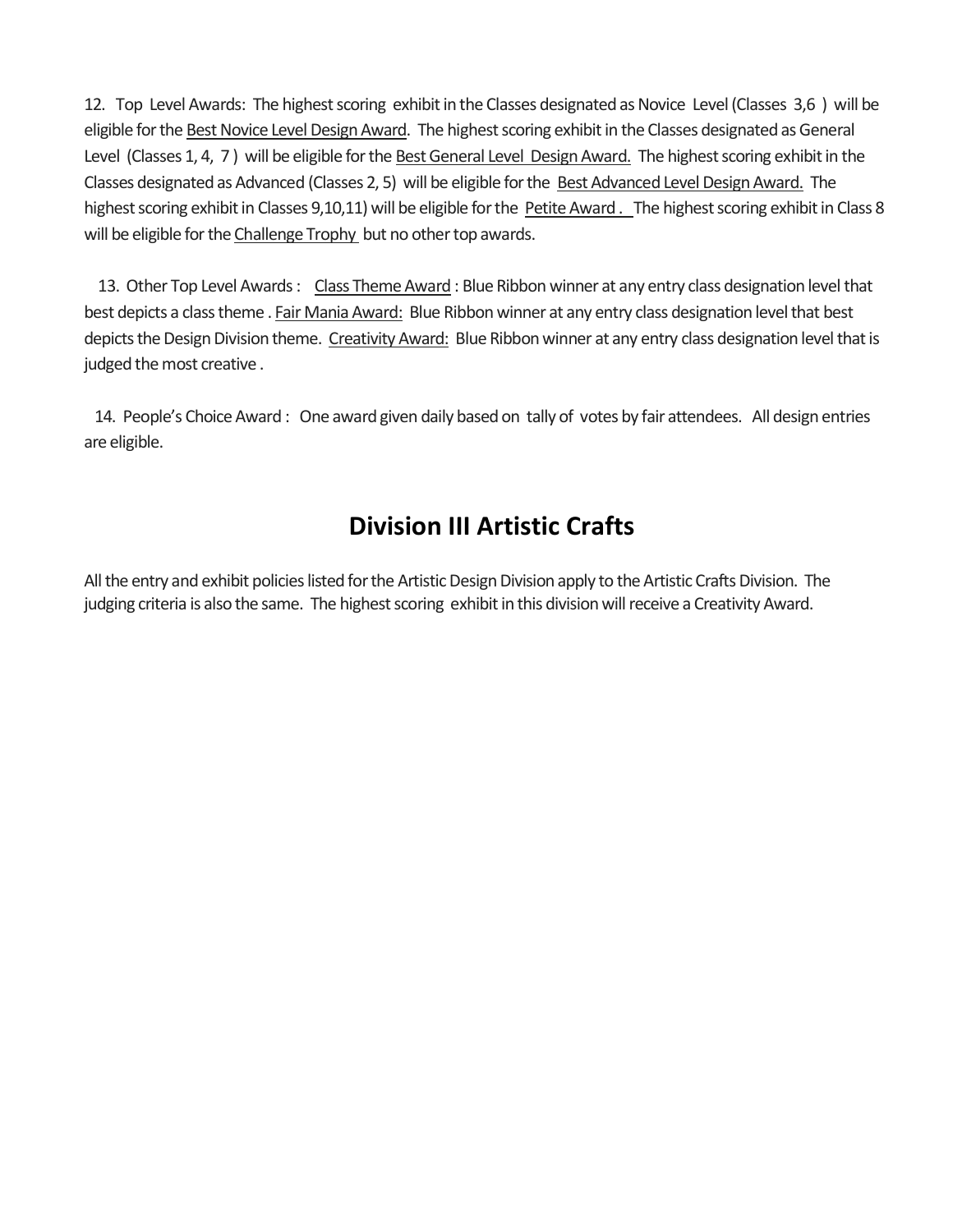# **Division II Artistic Design SHOOTING FOR THE STARS**

# **All Design classes are Open for Entry by the General Public but Advanced Entry is Required . Entry Sign-Up Closes on August 20. To enter contact Design Division Chairman, Carol Slade at (360) 697-1059 0r e-mail casurge@yahoo.com**

All of the classes have a level designation of either Novice, General or Advanced. Entry to a class designated as Novice is limited to those who have won no more than 3 Blue Ribbons in a design show. There is no restriction on entry to classes designated as General and Advanced.

### **Class 1***: "Shooting Stars***"** General Level

 Designers Choice of design and plant material Staged within 24 wide"by 30" deep table space. Background required.

### **Class 2: "***Viewing the Stars***"** Advanced level

Exhibitors will be provided one of four different deep space color images no later than July 30<sup>th</sup>. The selected image is to be mounted on a plain black background provided by the exhibitor. Selection of a deep space will be in order of sign up for this class. Design components are to relate to the deep space image. Designers Choice of plant material A tubular shape simulating a telescope may be added. Additional staging may be added. Staged within 30"wide by 30"deep table space.

### **Class 3: "***What's Your Sign?"* Novice Level

 Creative Design that depicts an astrological star sign. A different star sign will be depicted by each of the four exhibitors in this class. Contact the Design Entry Chairman to request a star sign, first come first choice (Sagittarius is already taken). Two images of the Zodiac symbols of the selected star sign to be depicted will be provided to the exhibitor by the Design Entry Chairman either in person or by mail. One image is figurative the other image is abstract lines. Designer's Choice of plant material. Accessories may be included. Background required. Staged within 24" wide by 30" deep table space. The images of the Zodiac symbols will be given to the exhibitors on a 5 by 3/12 inch card. Exhibitor is to bring this card with the design and place it in a front corner of the design space.

### **Class 4: "** *Wandering Star "* General Level

 Synergistic Design Type (A creative design of three or more units linked with connective material. Units should have common or harmonious, color texture and/ or form. No one unit is a complete design but the units together create one.) Designers Choice of plant material. Staged within 24"wide by 30" deep table space. Background required

### **Class 5: "***Star of Wonder"* Advanced Level

 Hanging Design placed within black standing wood frame 60" high x 33" wide provided by the committee. Design to be suspended from a hook(s) in the top of the frame. Designer's Choice of plant material.

### **Class 6:** *" Star Wars "* Novice Level

 Creative Design that incorporates featured object(s) related to the *Star Wars* series of movies. Designer's Choice of plant material. Staged within 24" by 30" table space. Background required.